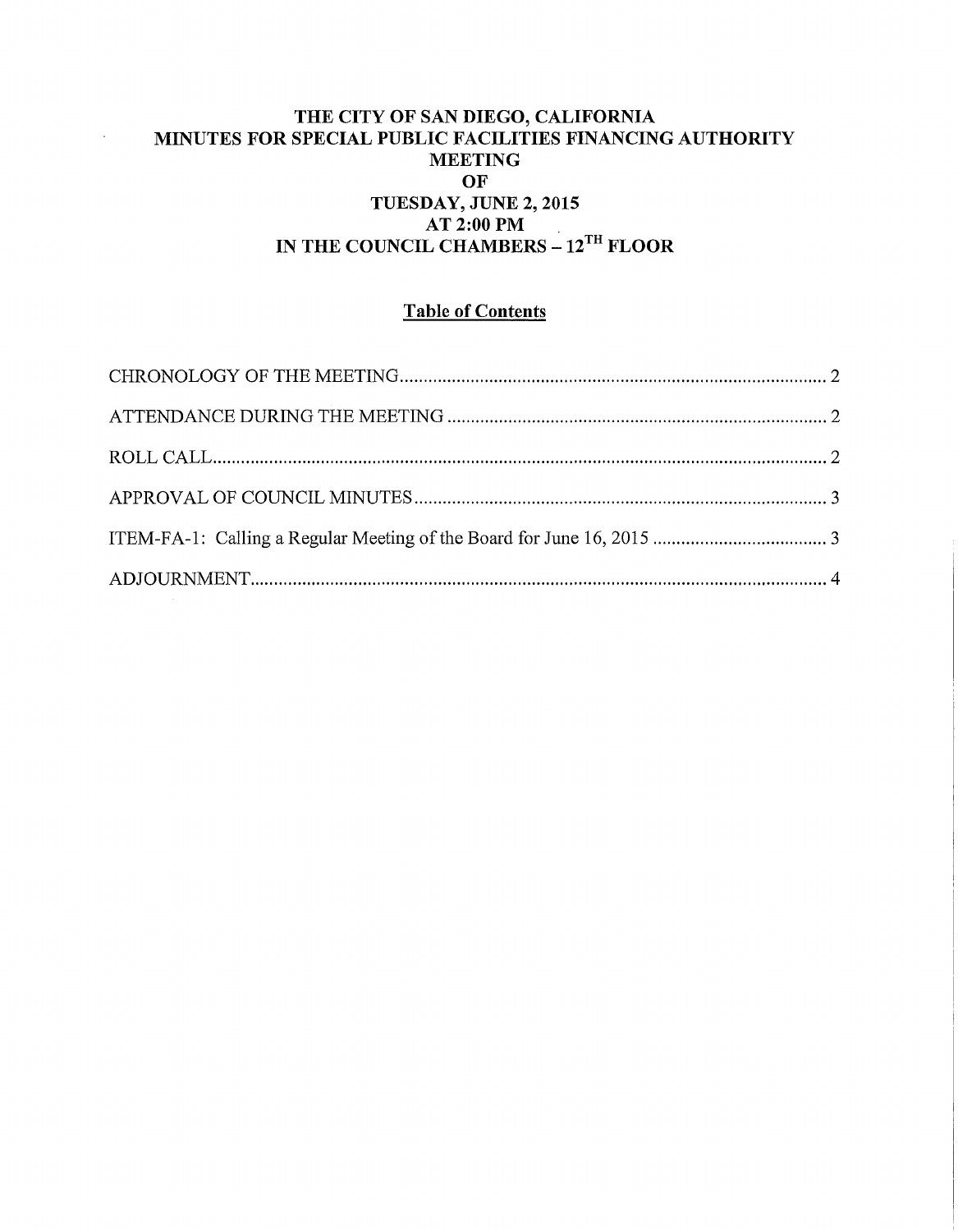## CHRONOLOGY OF THE MEETING:

The meeting was called to order by Council President Lightner at 2:39 p.m. The meeting was adjourned by Council President Lightner at 2:39 p.m.

# ATTENDANCE DURING THE MEETING:

PRESENT:

CD-1 Council President Sherri Lightner CD-2 Councilmember Lorie Zapf CD-3 Councilmember Todd Gloria CD-4 Councilmember Myrtle Cole CD-5 Councilmember Mark Kersey CD-6 Councilmember Chris Cate CD-7 Councilmember Scott Shennan CD-8 Councilmember David Alvarez

ABSENT: CD-9 Council President Pro Tem Marti Emerald

CITY CLERK: Maland (gs)

# ROLLCALL:

- ( 1) Council President Lightner-present
- (2) Councilmember Zapf-present
- (3) Councilmember Gloria-present
- (4) Councilmember Cole-present
- (5) Councilmember Kersey-present
- (6) Councilmember Cate-present
- (7) Councilmember Sherman-present
- (8) Councilmember Alvarez-present
- (9) Council President Pro Tem Emerald-not present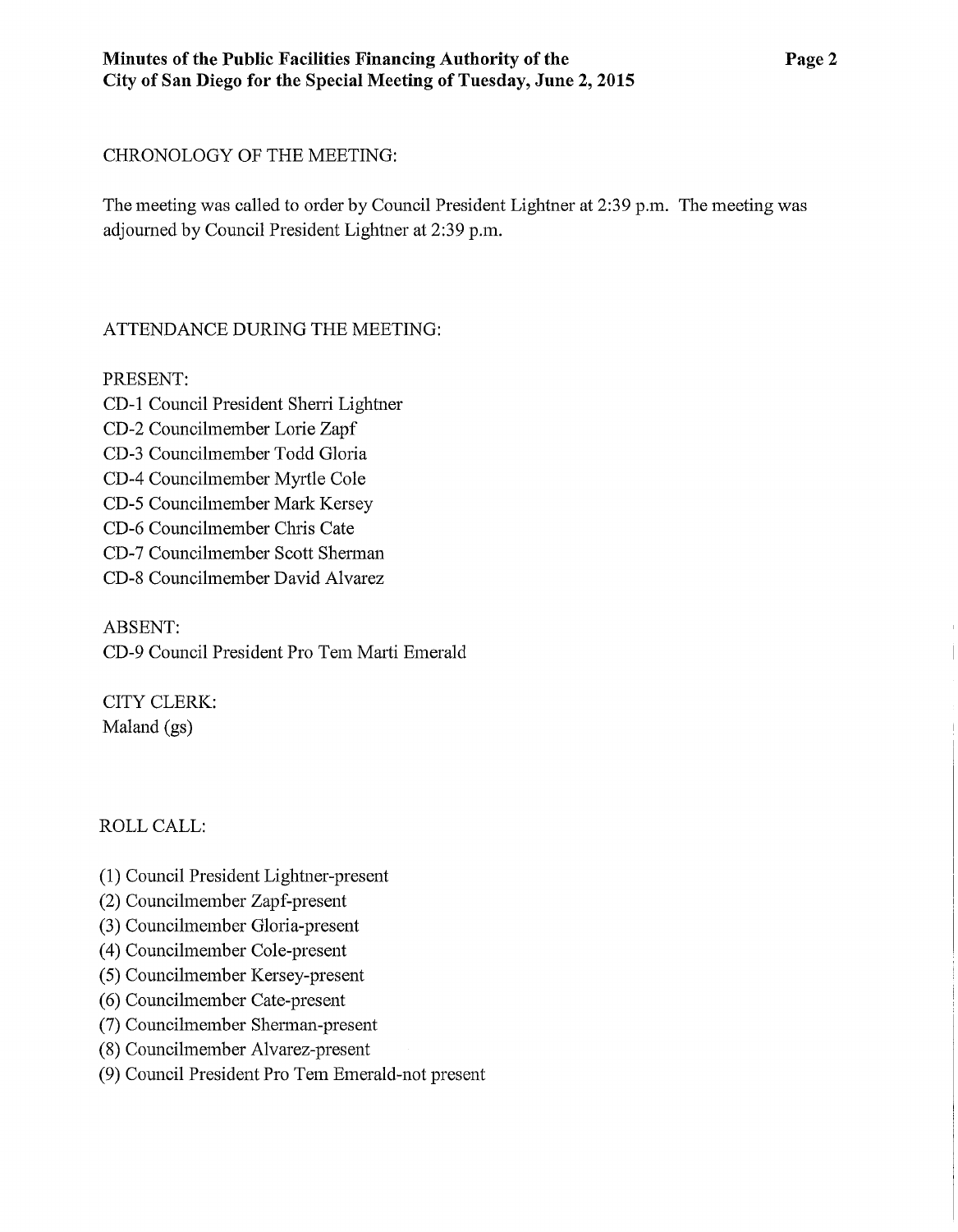#### APPROVAL OF COUNCIL MINUTES:

The Minutes of the following meeting were approved by Unanimous Consent:

APPROVED

 $05/19/2015$  – Special Meeting

COUNCIL ACTION: Start Time: 2:39PM

ITEM-FA-1: Calling a Regular Meeting of the Board for June 16, 2015.

### **ITEM DESCRIPTION:**

Adopt the Resolution, calling a regular meeting of the Board for June 16, 2015.

# **CITY ATTORNEY'S RECOMMENDATION:**

Adopt the following resolution:

(FA-2015-6) ADOPTED AS RESOLUTION FA-2015-6

A Resolution of the Board of Commissioners of the Public Facilities Financing Authority of the City of San Diego calling a regular meeting of the Board for June 16, 2015.

Bamberg

Primary Contact\Phone: Bret A. Bartolotta\619-533-5801, MS 59 Secondary Contact\Phone: Diana Jurado-Sainz\619-533-3920

COUNCIL ACTION: Start Time: 2:39PM

MOTION BY SCOTT SHERMAN TO ADOPT. Second by Chris Cate.

Passed by the following vote:

Yea: Sherri Lightner, Lorie Zapf, Todd Gloria, Myrtle Cole, Mark Kersey, Chris Cate, Scott Sherman, David Alvarez;